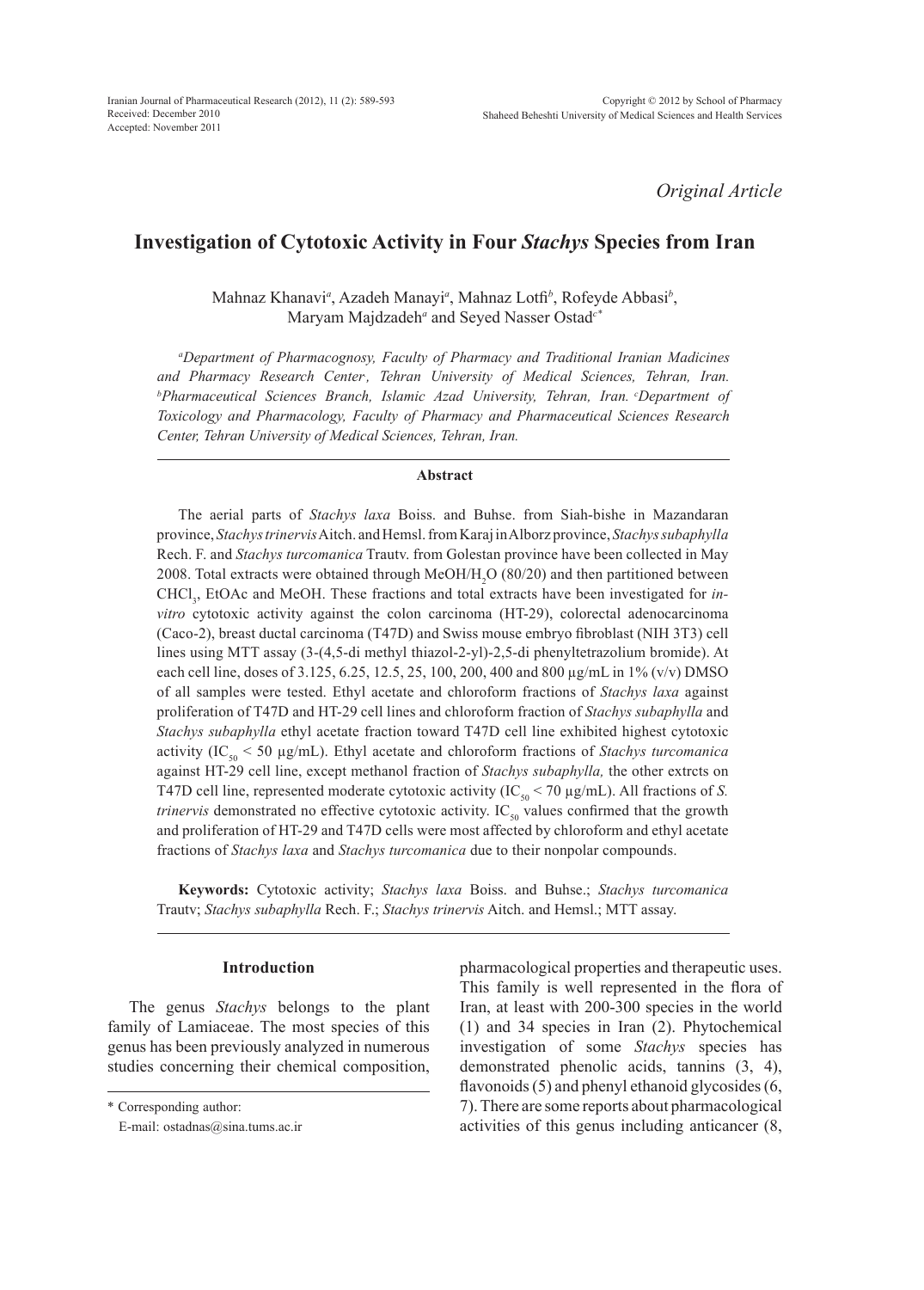9), antibacterial (10- 13), antioxidant effects (14- 16), anti-inflammatory (17-22), anti-nephritic (23) and anti-anxiety (24). Some *Stachys* species are used in folk medicine for healing wounds, disinfectant, treating abdominal pains, asthma, rheumatic and inflammatory disorders, antispasmodic and anti-fever (20, 25). Essential oils of *Stachys cretica* ssp. *lesbiaca* Rech. fil. and *S. cretica* ssp. *trapezuntica* Rech. fil. inhibit the growth of HL-60 and Ishikawa human tumor cell lines; the main component in both of them was germacrene D (26). There was an investigation about the essential oil of *S. turcomanica*; the major constituents were identified as germacrene D (17.4 %), 7-epi-á-selinene (10.5 %), *β*-elemene (9.2 %) and *β*-pinene (8.6 %) (27). Major components of *S. trinervis* oil were identified as *α*-pinene (42.68 %), *δ*-2-carene (31.90 %), 1,8-cineole (7.03 %), limonene (4.39 %) and (Z)-*β*-ocimene (4.21 %). *S. subaphylla* oil major constituents were *δ*-2-carene (23.93 %), *α*-pinene (19.29 %), sabinene (19.11 %), *δ*-3-carene (9.22 %) and (Z)-*β*- ocimene (5.90 %) (28). Thirty three constituents from essential oil of *S. laxa* have been identified and the major constituents were germacrene D (40.1%), *β*-caryophylene (16.7%), *β*-phellandrene (5.5%), caryophyllene oxide (4.6%), linalool (3.2%) and  $\alpha$ -cadinol (2.6%) (29). The cytotoxicity of some *Stachys* species against A431, HeLa and MCF-7 were examined. *S. recta* and *S. palustris* stem extract inhibit the growth of HeLa cells. An *S. rectum*  was significantly active toward the breast MCF7 cell line (30). More than half of drugs in cancer therapy were obtained from natural products or related to them (31). Hence in this study, cytotoxic activity of *S. laxa* Boiss. and Buhse., *S. turcomanica* Trautv, *S. subaphylla* Rech. F., *S. trinervis* Aitch. and Hemsl. have been investigated toward four cell lines by MTT assay.

#### **Experimental**

# *Plant material*

The aerial parts of *S. laxa* Boiss. and Buhse., from Siah-bishe in Mazandaran province, *S. trinervis* Aitch. and Hemsl from Karaj in Alborz province, and *S. subaphylla* Rech. F. and *S. turcomanica* Trautv. from Golestan province

were collected in May 2008. The plants have been identified and deposited at the Herbarium of Faculty of Pharmacy, Tehran University of Medical Sciences, Tehran, Iran.

## *Extraction*

Freshly collected aerial parts of four species of *Stachys* were cleaned and shade dried. These parts were coarse powdered in a hand mill and stored at room temperature. Two hundred grams of powdered plants were extracted through perculation method with 80% aq. MeOH three times at room temperature. The extract was evaporated using rotary evaporator and consequently partitioned between CHCl<sub>3</sub>, EtOAc and MeOH. Each fraction evaporated with rotary evaporator and has been stored at refrigerator for the investigation of cytotoxic activity.

## *Cytotoxicity assay*

The colon carcinoma (HT-29), colorectal adenocarcinoma (Caco-2) and ductal carcinoma (T47D) cell lines were mentioned as exponentially growing cultures in RPMI 1640 cell culture medium (PAA, Germany), supplemented with 10% fetal bovine serum (FBS: Gibco, USA), for HT-29 cells and 15% FBS for Caco-2 and T47D cells. The Swiss mouse embryo fibroblast (NIH 3T3) cell line was kept in Dulbecco's modified Eagle's medium (DMEM; PAA, Germany) supplemented with 10% FBS. 100 IU/mL penicillin and 100 µg/mL streptomycin (Roche, Germany) were added to the media. All the cell lines were cultured at 37°C in air /carbon dioxide (95:5) atmosphere.

Cytotoxic activity was measured using modified MTT assay (31).  $1\times10^4$  cells/well were plated in 96-well plates (Nunc, Denmark) and incubated for 24 h before the addition of drugs. After 96 h of incubation in Caco<sub>2</sub> cells and 48 h of incubation in HT-29, NIH/3T3 and T47D cells, 20 µL of MTT (Merck, Germany) reagent (5 mg/mL) in phosphate buffered saline (PBS) was added to each well. The plates were incubated at 37°C for 4 h. The medium was discharged and the formazan blue, which had been formed in the cells, were dissolved with 100 µL dimethyl sulphoxide (DMSO). After the incubation at 37°C for 10 min, absorbance at 570 nm at the dissolved solutions was detected using a micro plate reader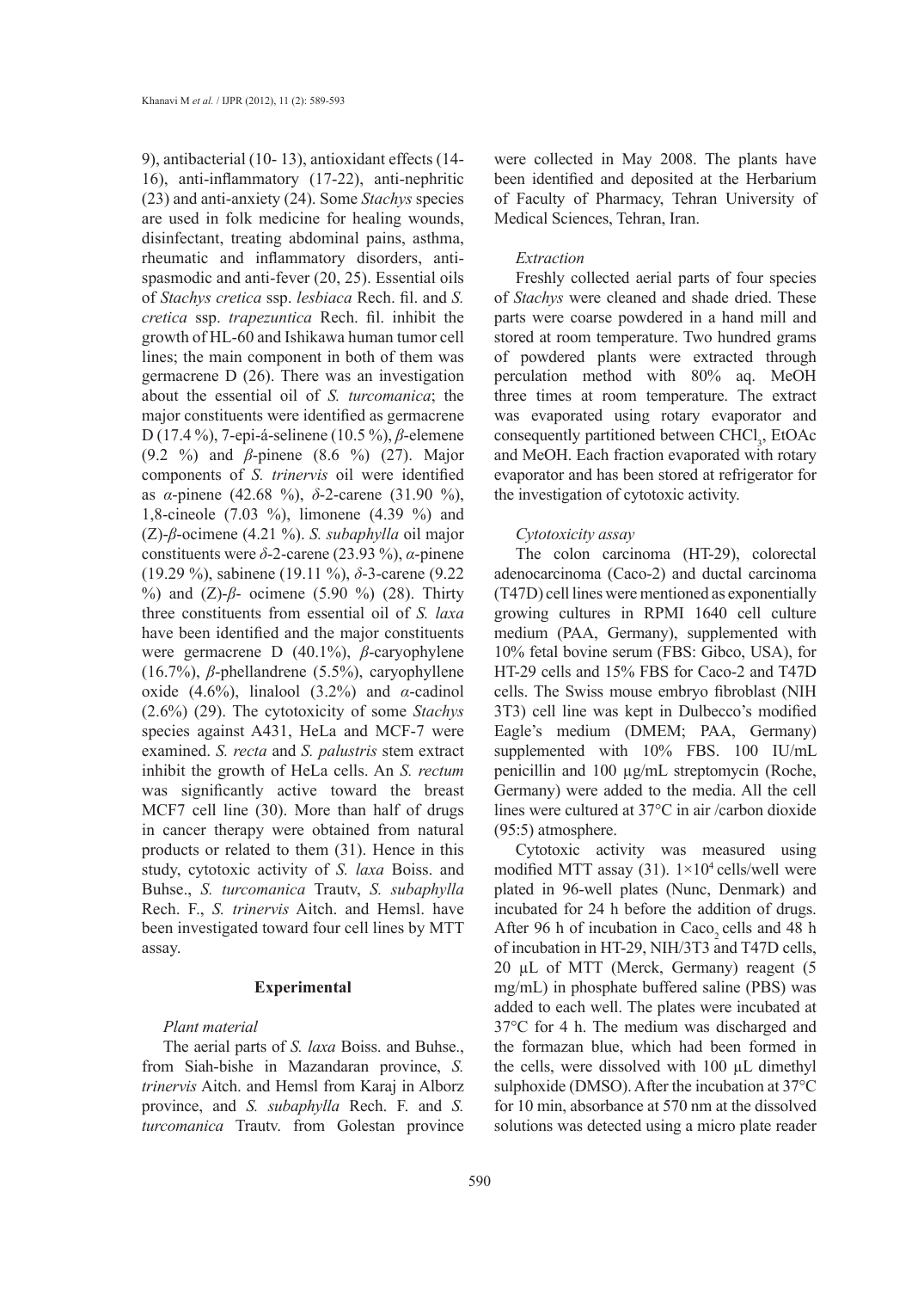|                     | Cell Lines <sup>a</sup> (MTT assav) |                    |                     |                     |
|---------------------|-------------------------------------|--------------------|---------------------|---------------------|
| Sample              | <b>HT-29</b>                        | Caco-2             | <b>T47D</b>         | <b>NIH/3T3</b>      |
| Stachys laxa        |                                     |                    |                     |                     |
| Total extract       | $421.97 \pm 8.71$                   | >1000              | $239.78 \pm 16.92$  | $508.77 \pm 45.56$  |
| Methanol fr.        | $265.83 \pm 46.52$                  | >1000              | $254.1 \pm 7.45$    | $405.7 \pm 74.18$   |
| Ethyl acetate fr.   | $134.004 \pm 1.764$                 | $116.53 \pm 18.23$ | $18.079 \pm 2.248$  | $31.452 \pm 1.554$  |
| Chloroform fr.      | $27.007 \pm 2.096$                  | $101.65 \pm 12.4$  | $21.106 \pm 2.491$  | $41.294 \pm 8.391$  |
| Stachys subaphylla  |                                     |                    |                     |                     |
| Total extract       | >1000                               | >1000              | $60.15 \pm 3.72$    | $771.26 \pm 164.67$ |
| Methanol fr.        | >1000                               | >1000              | $771.26 \pm 197.38$ | >1000               |
| Ethyl acetate fr.   |                                     | $116.52 \pm 2.78$  | $51.05 \pm 8.89$    |                     |
| Chloroform fr.      | $234.86 \pm 11.28$                  | $183.85 \pm 8.87$  | $43.411 \pm 9.99$   | $74.27 \pm 2.34$    |
| Stachys trinervis   |                                     |                    |                     |                     |
| Total extract       | >1000                               | >1000              | $358.1 \pm 14.14$   | >1000               |
| Methanol fr.        | >1000                               | >1000              | $630.96 \pm 29.99$  | $649.23 \pm 17.91$  |
| Ethyl acetate fr.   | $241.66 \pm 14.71$                  | $338.22 \pm 1.02$  | $128.35 \pm 6.65$   | $110.05 \pm 5.56$   |
| Chloroform fr.      | >1000                               | >1000              | $383 \pm 4.01$      | $674.84 \pm 67.37$  |
| Stachys turcomanica |                                     |                    |                     |                     |
| Total extract       | $219.58 \pm 14.21$                  | >1000              | $103.67 \pm 12.43$  | $308.7 \pm 1.34$    |
| Methanol fr.        | $693.57 \pm 56.91$                  | >1000              | $708.60 \pm 25.8$   | $802.58 \pm 26.84$  |
| Ethyl acetate fr.   | $66.10 \pm 5.43$                    | $87.08 \pm 8.9$    | $30.14 \pm 1.78$    | $50.45 \pm 3.45$    |
| Chloroform fr.      | $66.84 \pm 7.92$                    | $187.89 \pm 11.72$ | $51.38 \pm 9.49$    | $58.22 \pm 4.06$    |
| Methotrexate        | $0.23 \pm 0.02$                     | $0.32 \pm 0.04$    | $0.16 \pm 0.09$     | $0.24 \pm 0.013$    |

|  | Table 1. Cytotoxic activity of total extract and fractions of four species of Stachys. |  |
|--|----------------------------------------------------------------------------------------|--|
|--|----------------------------------------------------------------------------------------|--|

<sup>a</sup>Results are expressed as IC<sub>50</sub> values ( $\mu$ g/mL), Key to cell Lines employed: HT-29 and Caco-2 (colon Adenocarcinoma), T47D (breast carcinoma), NIH 3T3 (Swiss embryo fibroblast.

(Anthos, Austria). The cell viability in MTT assay was calculated as the percentage of control value. Methotrexate was used as the positive control. Cytotoxicity was expressed as the concentration of extract inhibiting cell growth with 50% (IC<sub>50</sub>  $\pm$ SD). All tests and analysis were run in triplicate.

#### *Statistical analysis*

 $IC_{\mathfrak{so}}$  (the median growth inhibitory concentration) values were calculated from the  $IC_{50}$  of dose-response curve in the sigma plot 11 software. Data representative of three independent experiments with similar results were presented as mean  $\pm$  SD.

# **Result**

The effects of these plant extracts on the proliferative response of the HT-29, Caco-2 and T47D cell lines have been analyzed by

treating the cells with different concentrations of the extracts and significant decrease in cell lines proliferation were observed. IC<sub>50</sub>  $\pm$  SD are reported in Table 1. The chloroform and ethyl acetate fractions of *S. laxa* Boiss. showed high cytotoxicity on T47D, HT-29 (IC<sub>50</sub> < 50 µg/mL). The cytotoxicity of ethyl acetate fraction of *S. turcomanica* Trautv. and chloroform fraction of *S. subaphylla* were better than the other fractions on T47D cell line  $(IC_{50} < 50 \text{ µg/mL})$ . Total extract and fractions of *S. trinervis* did not affect the cell lines*.*

# **Discussion**

Among all the samples, nonpolar (chloroform and ethyl acetate fractions) fractions of *S. laxa* exhibited greatest cytotoxicities on T47D and HT-29 cell lines compared with polar fraction and total extract. According to the data, the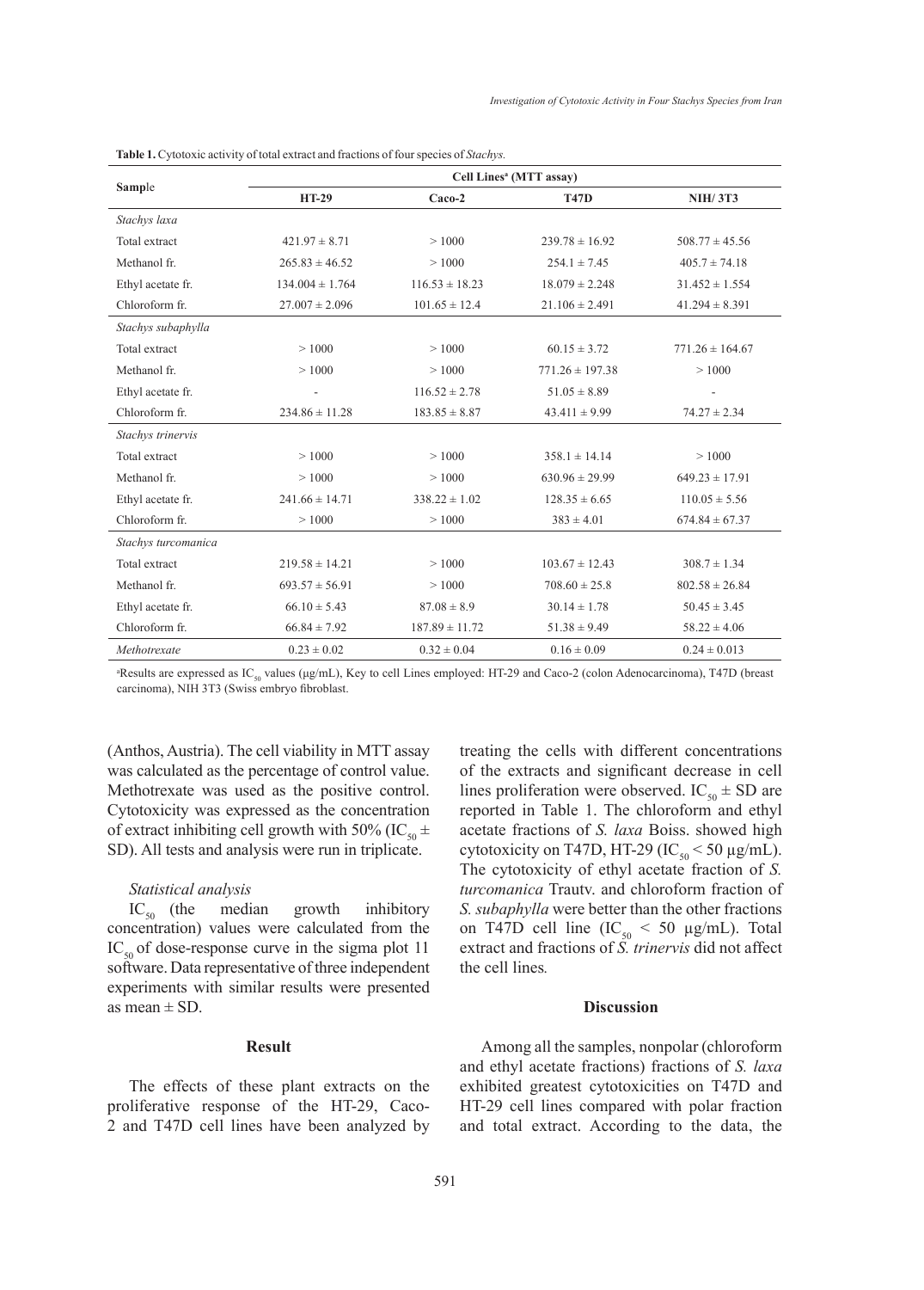cytotoxic activity of chloroform and ethyl acetate fractions on HT-29 and T47D cell lines were much stronger than that of Caco-2. It indicated that chloroform and ethyl acetate fractions of *S. laxa* had potential cytotoxic selectivity on T47D cell line. There was a report about the antioxidation and total phenol content of some *Stachys* spp. The research implied that total phenol content and FRAP value of methanolic extract are in this order: *S. laxa* > *S. turcomanica* > *S. subaphylla* > *S. trinervis* (33). Except *S. subaphylla* total extract against T47D cell line, the other methanolic extracts have indicated the same order of cytotoxic activity on T47D and HT-29. Higher cytotoxic activity of nonpolar fraction of *S. laxa* and *S.turcomanica* may be due to the high content of germacrene D in their essential oil, same as the *Stachys cretica* ssp. (34, 35), but main components of *S. subaphylla* and *S. trinervis* essential oils were identified as monoterpene hydrocarbons. In comparison with another fraction, methanolic and total fractions of all samples demonstrated slightly cytotoxic effect on cell line tested. The real  $IC_{50}$  values of fractions of four species Stachys may be considerably lower than the positive control (Methotrexate) since its pharmacological active compounds are not pure and further researches are needed for defining potential component as cytotoxic natural medicines.

## **Refrences**

- (1) Rechinger KH and Hedge IC. Flora Iranica. Akademisch Druck-und Verlagsanstalt, Graz, Austria (1982) 150: 360-361.
- Mozaffarian V. *a Dictionary of Iranian Plant Names*. (2) Farhang Moaser, Tehran (1996) 522.
- (3) Vundac VB, Brantner AH and Plazibat M. Content of phenolic constituents and antioxidant activity of some *Stachys* taxa. *Food Chem*. (2007) 104: 1277-81.
- (4) Vundac VB, Males Z, Plazibat M, Golja P and Cetina-Cizmek BC. HPTLC determination of flavonoids and phenolic acids in some Croatian *Stachys* taxa. *J. Planar Chromatogr. Mod. TLC* (2005) 18: 269-73.
- El-Ansari MA, Nawwar MA and Saleh NAM. (5) Stachysetin, a diapigenine-7-glucoside-p-p-dihydroxytruxinate from *Stachys aegyptiaca*. *Phytochem*. (1995) 40: 1543-48.
- $(6)$  Miyase T, Yamamoto R and Ueno A. Phenyl ethanoid glycosides from *Stachys officinalis*. *Phytochem*. (1996) 43: 475-79.
- (7) Nishimura H, Sasaki H, Inagaki N, Chin M and

Mitsuhashi H. Nine phenethyl alcohol glycosides from *Stachys seiboldii*. *Phytochem*. (1991) 30: 659-69.

- Amirghofran Z, Bahmani M, Azadmehr A and Javidnia K. Anticancer effects of various Iranian native medicinal plants on human tumor cell lines. *Neoplasma* (2006) 53: 428-33. (8)
- Amirghofran Z, Bahmani M, Azadmehr A and Javidnia (9) K. Immunomodulatory and apoptotic effects of *Stachys obtusicrena* on proliferative lymphocytes. *Med. Sci. Monit*. (2007) 13: 145-50.
- (10) Stamatis G, Kyriazopoulos P, Golegou S, Basayiannis A, Skaltsas S and Skaltsa H. *In-vitro* anti-*Helicobacter pylori* activity of Greek herbal medicines. *J. Ethnopharmacol*. (2003) 88: 175-9.
- (11) Grujic-Jovanovic S, Skaltsa HD, Marin P and Sokovic M. Composition and antibacterial activity of the essential oil of six *Stachys* species from Serbia. *Flav. Fragr. J.* (2004) 19: 139-44.
- (12) Sonboli A, Salehi P and Nejad Ebrahimi S. Essential oil composition and antibacterial activity of the leaves of *Stachys schtschegleevii* from Iran. *Chem. Nat. Compd*. (2005) 41: 171-4.
- (13) Digrak M, Hakki Alma M and Ilcim A. Antibacterial and antifungal activities of Turkish medicinal plants. *Pharm. Biol*. (2001) 39: 346-50.
- (14) Aydin A, Sener B, Cakici I, Turan NN and Erdemoglu N. Antioxidant activities of some Lamiaceae plant extracts. *Phytother. Res*. (2006) 20: 91-3.
- $(15)$  Kukik J, Petrovic S and Niketic M. Antioxidant activity of four endemic *Stachys* taxa. *Biol. Pharm. Bull.* (2006) 29: 725-9.
- (16) Matkowski A and Piotrowska M. Antioxidant and free radical scavenging activities of some medicinal plants from the Lamiaceae. *Fitoterapia* (2006) 77: 346-53.
- (17) Khanavi M, Sharifzadeh M, Hadjiakhoondi A and Shafiee A. Phytochemical investigation and antiinflammatory activity of aerial parts of *Stachys byzanthina* C. Koch. *J. Ethnopharmacol*. (2005) 97: 463-8.
- (18) Khanavi M, Sharifzadeh M, Hadjiakhoondi A and Shafiee A. Anti-inflammatory activity of aerial part of *Stachys byzanthina* C. Koch. *Iranian J. Pharm. Res*. (2004) Supp. 2: 55-56.
- $(19)$  Kukic J, Dobric S and Petrovic S. Influence of some *Stachys* taxa on carrageenan-induced paw edema in rats. *Pharm. Biol*. (2007) 45: 560-3.
- (20) Maleki N, Garjani A, Nazemiyah H, Nilouroushan N, Eftekhar Sadat AT, Allameh Z and Hasannia N. potent anti-inflammatory activities of hydroalcoholic extract from aerial parts of *Stachys inflata* on rats. *J. Ethnopharmacol*. (2001) 75: 213-8.
- Sharifzadeh M, Sharifzadeh K, Khanavi M, (21) Hadjiakhoondi A and Shafiee A. Anti-inflammatory activity of aerial parts of *Stachys setifera* and *Stachys persica*.*Int*. *J. Pharmacol*. (2005) 1: 132-7.
- (22) Skaltsa HD, Bermejo P, Lazari DM, Silvan AM, Skaltsounis AL, Sanz A and Abad MJ. Inhibition of prostaglandin  $E_2$  and leukotriene  $C_4$  in mouse peritoneal macrophages and thromboxan  $B_2$  production in human